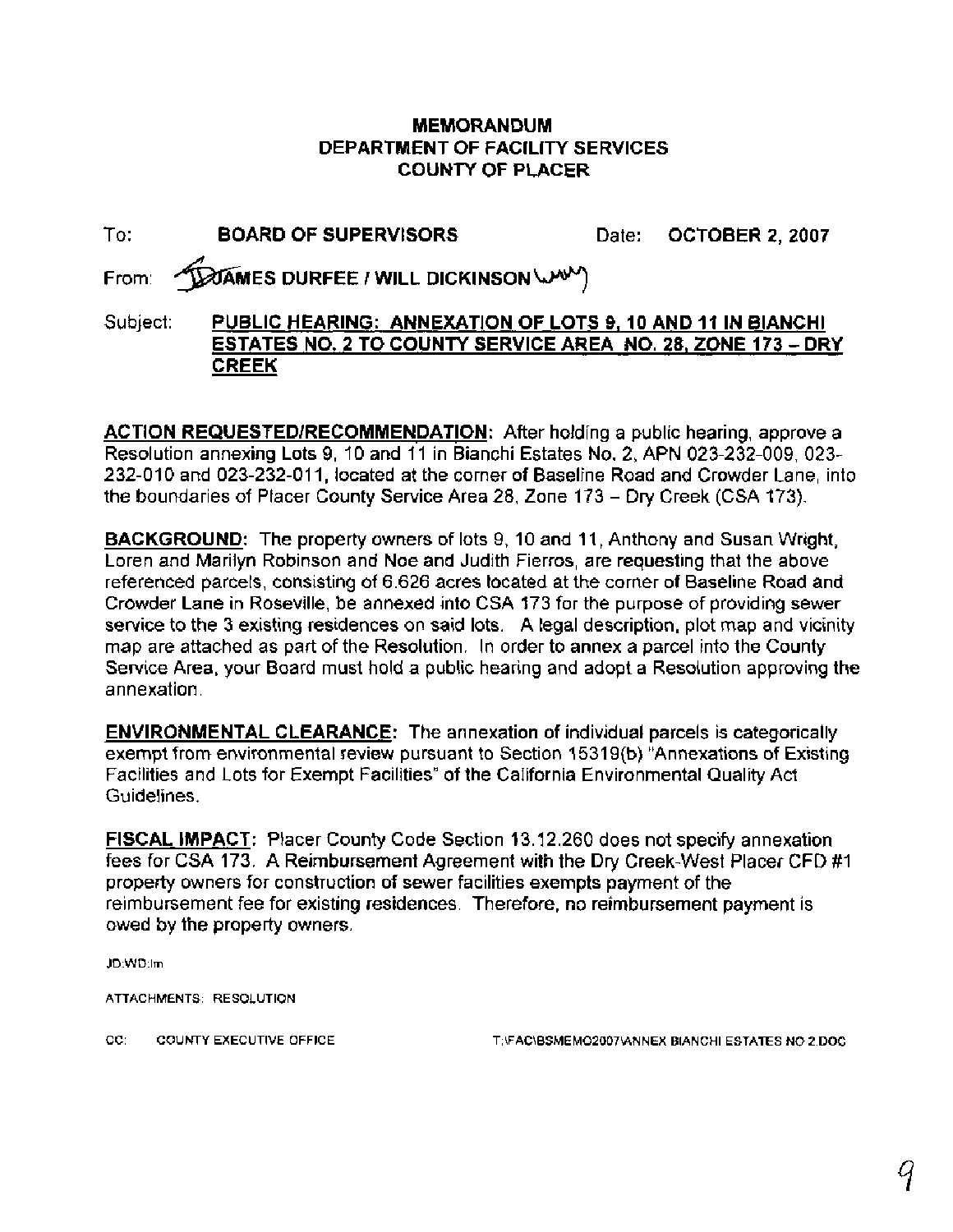## **Before The Board of Supervisors County of Placer, State Of California**

In the matter of: A RESOLUTION ANNEXING LOTS 9, **10 AND 11 IN BIANCHI ESTATES NO. 2, APN: 023-232-009,** 023-232-010 AND 023-232-011, INTO COUNTY SERVICE **AREA NO. 28, ZONE 173** - **DRY CREEK** 

| Resolution No. |  |
|----------------|--|
| Ordinance No.  |  |
| First Reading  |  |

| The following      | <b>RESOLUTION</b>                                 | was duly passed by the Board of Supervisors |                  |
|--------------------|---------------------------------------------------|---------------------------------------------|------------------|
|                    | of the County of Placer at a regular meeting held |                                             | by the following |
| vote on roll call: |                                                   |                                             |                  |
| Ayes:              |                                                   |                                             |                  |

Noes:

Absent:

Signed and approved by me after its passage.

Attest: Clerk of said Board Chairman, Board of Supervisors

**BE IT RESOLVED,** by the Board of Supervisors of the County of Placer, State of California, as follows:

- I. The Board of Supervisors hereby determines that the property shown on Exhibit "A", and on the map entitled Exhibit "B", attached hereto and incorporated herein, will be benefited by annexation to County Service Area No. 28, Zone 173 - Dry Creek. Such land contains approximately 6.626 acres.
- 2. The boundaries of County Service Area No. 28, Zone 173 Dry Creek shall be altered to include such territory upon approval of the Resolution by the Board of Supervisors.

ATTACHMENTS: EXHIBIT A<br>EXHIBIT B

EXHIBIT B **T:\FAC\Bsmerno2007\Annex** Bianchi **Estates** No. 2.doc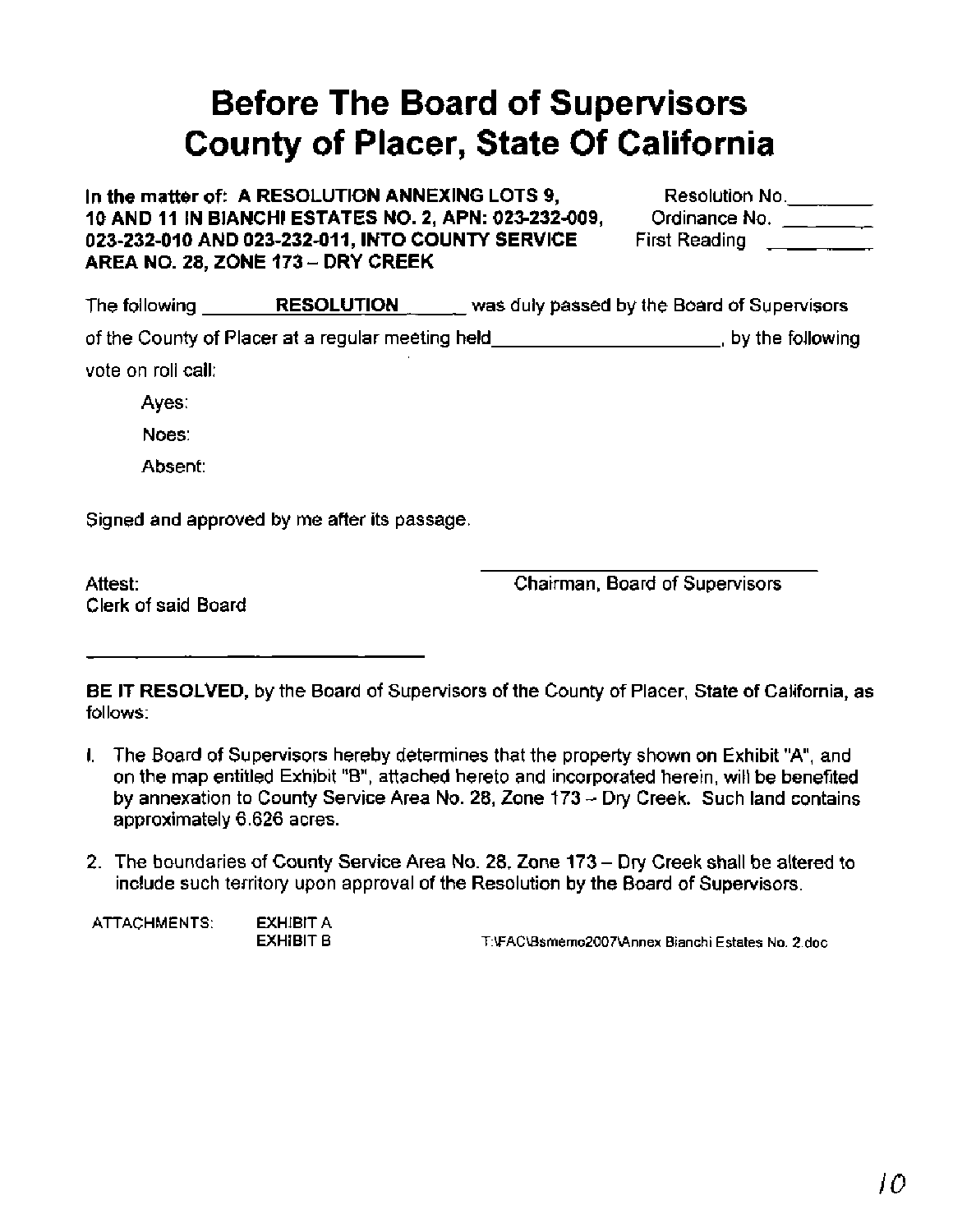

August 3,2007

Placer County Board of Supervisors C/o Placer County Department of Facility Services Special Services District 11476 C Avenue, Dewitt Center Auburn, CA 95603

**RE: Annexation to Sewer Maintenance District CSA Zone 173**  Lots 9, 10, & 11, Bianchi Estates No. 2, M Maps 21, Placer County Records APN: 023-232-009,023-232-010, & 023-232-01 1

To whom it may concern:

We request, on behalf of our client Loren Robinson, that Placer County Department of Facility Services, Special Services District accept into the Sewer Maintenance District CSA Zone 173 the above-described parcels.

Please find attached a copy of the Legal Description and Exhibit Plat we prepared to accompany this letter and a copy of the grant deeds for the above references parcels.

Please call our office if you have any questions or need further information.

Sincerely, ANDREGG GLOMATICS

Jerome R. Jones, PLS 4922 Sr. Project Manager

Attachments: Metes and Bounds Legal Description and Exhibit Plat Grant Deeds to referenced parcels

X:\ldd2\13410\docs\Annexation Letter to Board of Supervisiors.doc

We take your position precisely.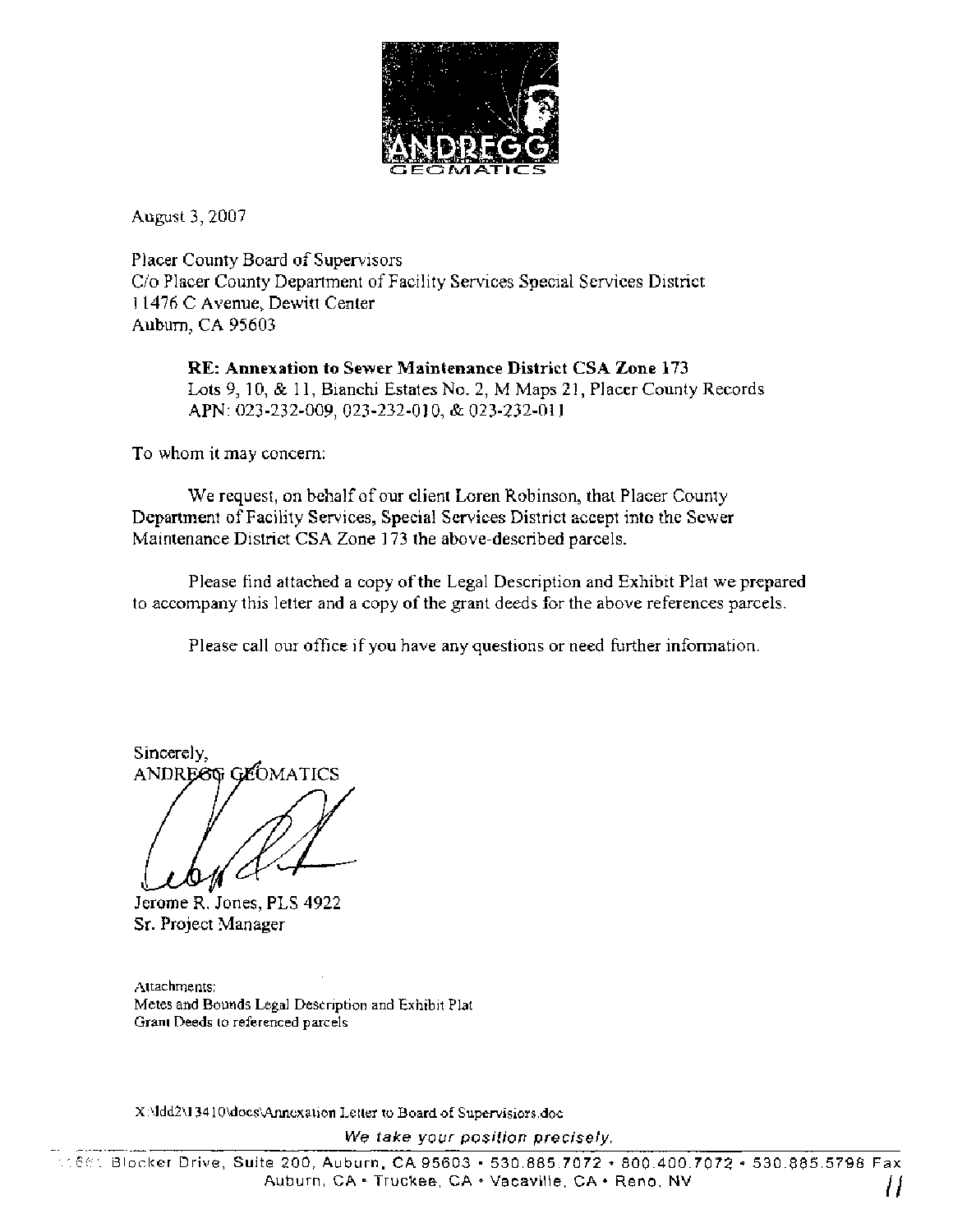

August 21,2007

## **EXHIBIT 'A'**  BIANCHI ESTATES NO. 2 - LOTS 9, 10, & 11 SEWER ANNEXATION TO CSA NO. 28 ZONE 173 ANNEXATION NO. 9

All those tracts of land conveyed in the Grant Deed to Anthony Wright and Susan Wright, recorded August 27,2003, in Document No. 2003-0146452, Official Records of Placer County, in the Grant Deed to Loren W. Robinson and Marilyn J. Robinson, recorded November 5,1986, in Book 3070 at Page 359, Official Records of Placer County, and in the Grant Deed to Noe 0. Fierros and Judith L. Fierros, as trustees of the Fierros Family Trust dated May 28,2002, recorded July 9,2003, in Document No. 2003- 01 12602, Official Records of Placer County, being more particularly described as follows.

Lots 9,10 and 11, respectively, of Bianchi Estates No. 2, recorded in Book M of Maps at Page 21, Placer County Records, being located in the Northwest quarter of Section 5, Township 10 North, Range 6 East, M.D.M., Placer County, California.

Commencing at the Northwest corner of said Section 5; thence South 29'52'06" East for a distance of 56.48 feet to the North comer of the above referenced Lot 9, said comer being on the Easterly right of way of Crowder Lane (County Road No. B0014) and the Point of Beginning; thence leaving said Easterly right of way South 47°33'23" East for a distance of 598.98 feet to the Easterly most corner of said Lot 9, said corner being on the Westerly right of way of Kenwood Way (County Road No. B0017); thence along said Westerly right of way along the arc of a non-tangent curve to the left, concave Southeasterly, having a radius of 90.00 feet, a central angle of 66°49'28", a length of 104.97 feet, and a chord bearing South 06'25'06" West for a distance of 99.12 feet to the point of a reversing curve; thence along the arc of a curve to the right, concave Southwesterly, having a radius of 50.00 feet, a central angle of 26°45'56", a length of 23.36 feet, and a chord bearing South 13°36'40" East for a distance of 23.1 5 feet to a point on said Westerly right of way, also being a point on the East line of the above referenced Lot 10; thence along said Westerly right of way South 00°13'42" East for a distance of 303.45 feet to the Southeast comer of the above referenced Lot 1 1 ; thence leaving said Westerly right of way South 89°46'18" West for a distance of 437.26 feet along the South line of said Lot 11 to the Southwest comer thereof, said corner being on the East right of way of Crowder Lane; thence along said East right of way North 00°33'04" West for a distance of 812.37 feet; thence continuing along said East right of way along the arc of a tangent curve to the right, concave Southeasterly, having a radius of 25.00 feet, a central angle of  $46^{\circ}04'06''$ , a length of 20.10 feet, and a chord bearing North  $22^{\circ}28'59''$ East for a distance of 19.56 feet to the Point of Beginning.

Containing 6.36 acres, more or less.

X:\ldd2\1341 O\docs\Sewer Annexation.doc

The Basis of Bearings of this legal description is identical with that shown the map for Bianchi Estates No. 2, Tract No. 454, file in Book M of Maps Page 21, Placer County Records.





, \_ \_\_- ! **am/t&, 28 ma7** I **-** ;lC Giocker Cllige, Su~te 200, Aub~irn, TXTTX73 **3;~UXRE7W2'=~800.400.7072** 530 885.5798 Fax Auburn, CA · Truckee, CA · Vacaville, CA · Reno, NV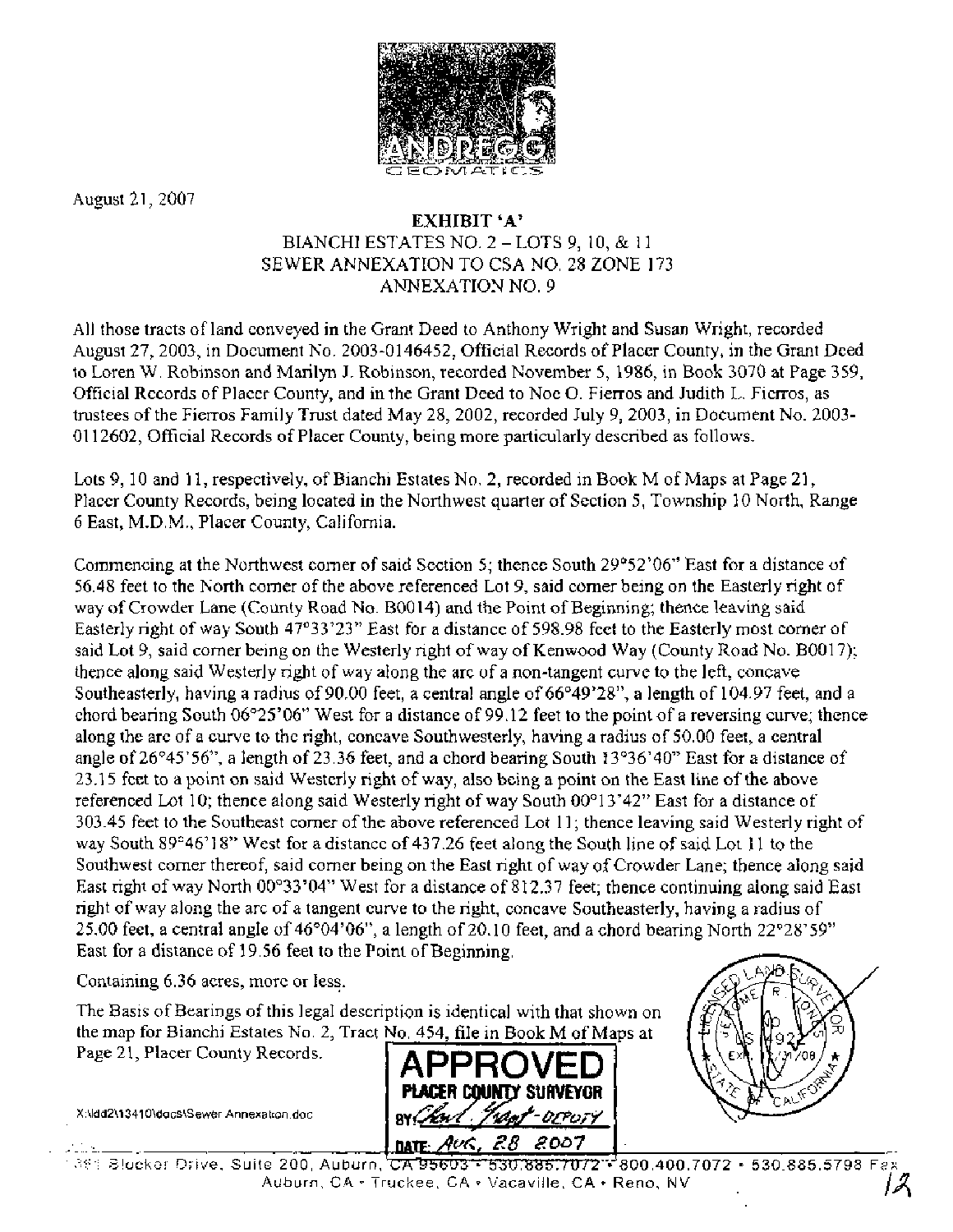